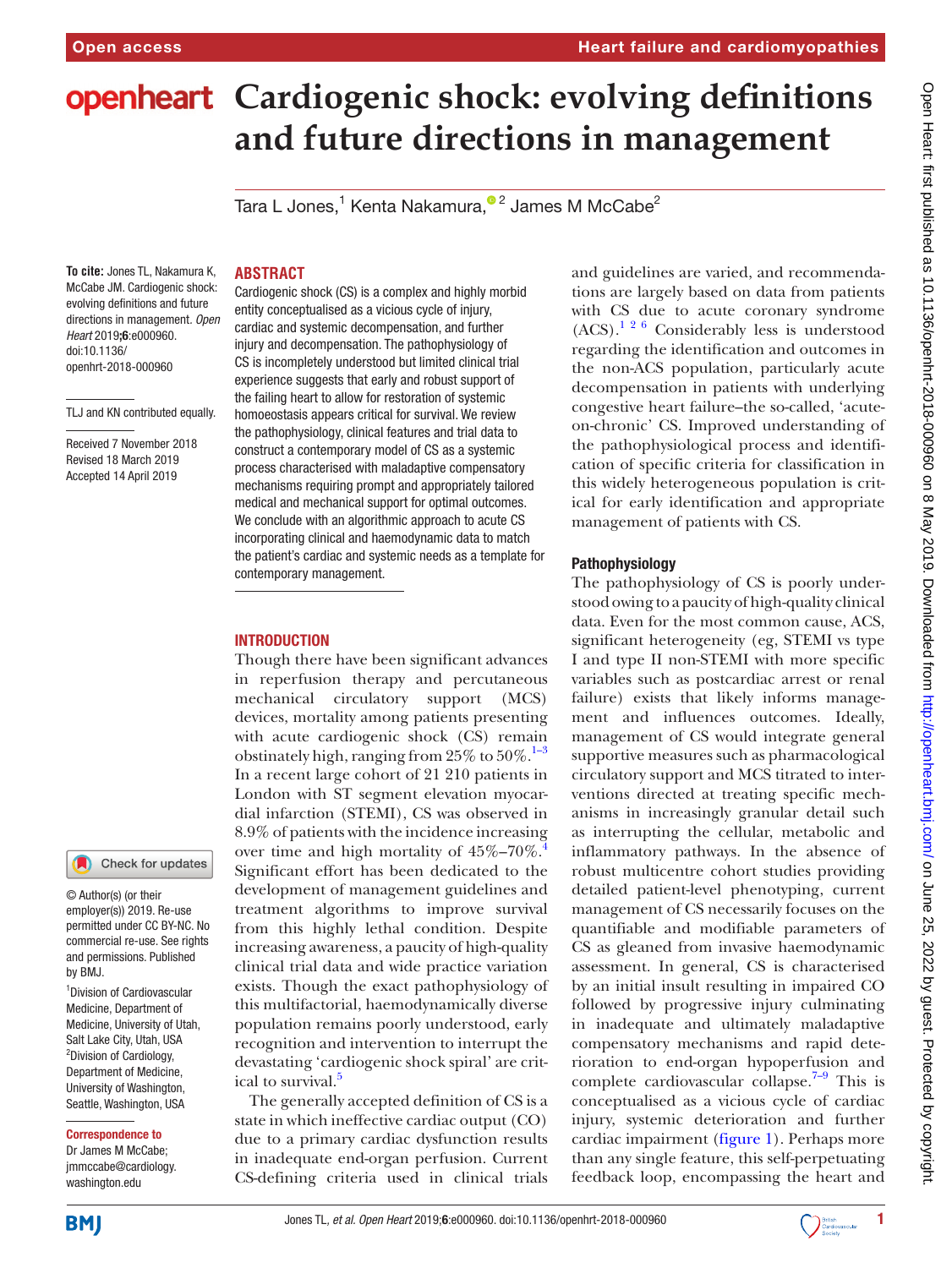

<span id="page-1-0"></span>Figure 1 Conceptual algorithm for the management of cardiogenic shock (CS). The pathophysiology of CS is characterised by impaired cardiac output, SIRS, end-organ hypoperfusion and maladaptive compensatory mechanisms. Prevention of progressive cardiac and systemic compromise requires early recognition typically requiring right and left catheterisation and interruption of the vicious cycle by addressing underlying insults and initiation of mechanical circulatory support matched to the degree of clinical decompensation. Clinical indices such as CPI for LV function, PAPi for right ventricular function, and presence of malignant clinical features such as arrhythmia and hypoxaemia may help guide the decision for the most appropriate MSC modality. Bi-V, biventricular; CPI, Cardiac Power Index; LV, left ventricular; MCS, mechanical circulatory support; MI, myocardial infarction; PAPi, Pulmonary Artery Pulsatility Index; SIRS, systemic inflammatory response syndrome.

the whole patient, is what underlies CS. Interrupting this 'shock spiral' and restoring cardiovascular homoeostasis is central to the overarching treatment paradigm of CS. Any cause of acute, severe impairment of CO can trigger this cascade and precipitate CS.

Acute myocardial infarction (AMI) with left ventricular (LV) failure represents  $60\% - 80\%$  of CS<sup>6 10</sup> ([figure](#page-1-1) 2). In a classic study of 22 patients who succumbed to CS



<span id="page-1-1"></span>Figure 2 Causes of cardiogenic shock (adapted from Harjola *et al* [[10](#page-6-4)]). ACS, acute coronary syndrome; MI, myocardial infarction.

following AMI, clinical, physiological and pathological examination was methodically performed.<sup>11</sup> Compared with control hearts from patients who died suddenly following AMI without interval shock, hearts with CS showed massive loss of functional myocardium involving roughly 50% of the LV. At the tissue level, progressive expansion of the initial infarction into the peri-infarct ischaemic myocardium occurs in two complementary directions. First, at the peripheral edges of injury in the subendocardium, infarction extends outwards to become transmural. Second, the lateral edges of the transmural infarct extend circumferentially outwards. Extension of infarct is mediated by decreased CO and tissue perfusion, including to the heart itself due to (A) Infarction. (B) Increased oxygen demand and consumption of the remaining viable myocardium. (C) Further ischaemia as the heart continues to fail.<sup>12</sup> This process frequently occurs silently without evidence of ongoing ischaemia or infarction. The ECG is suggestive of ongoing injury in only half of patients in  $CS$ .<sup>13</sup> Thus in the context of ongoing shock, persistent myocardial injury should be assumed and occurs without overt clinical signs. The myriad factors governing myocardial metabolic demand and supply is comprised of local actors within the central cardiovascular system and the peripheral vasculature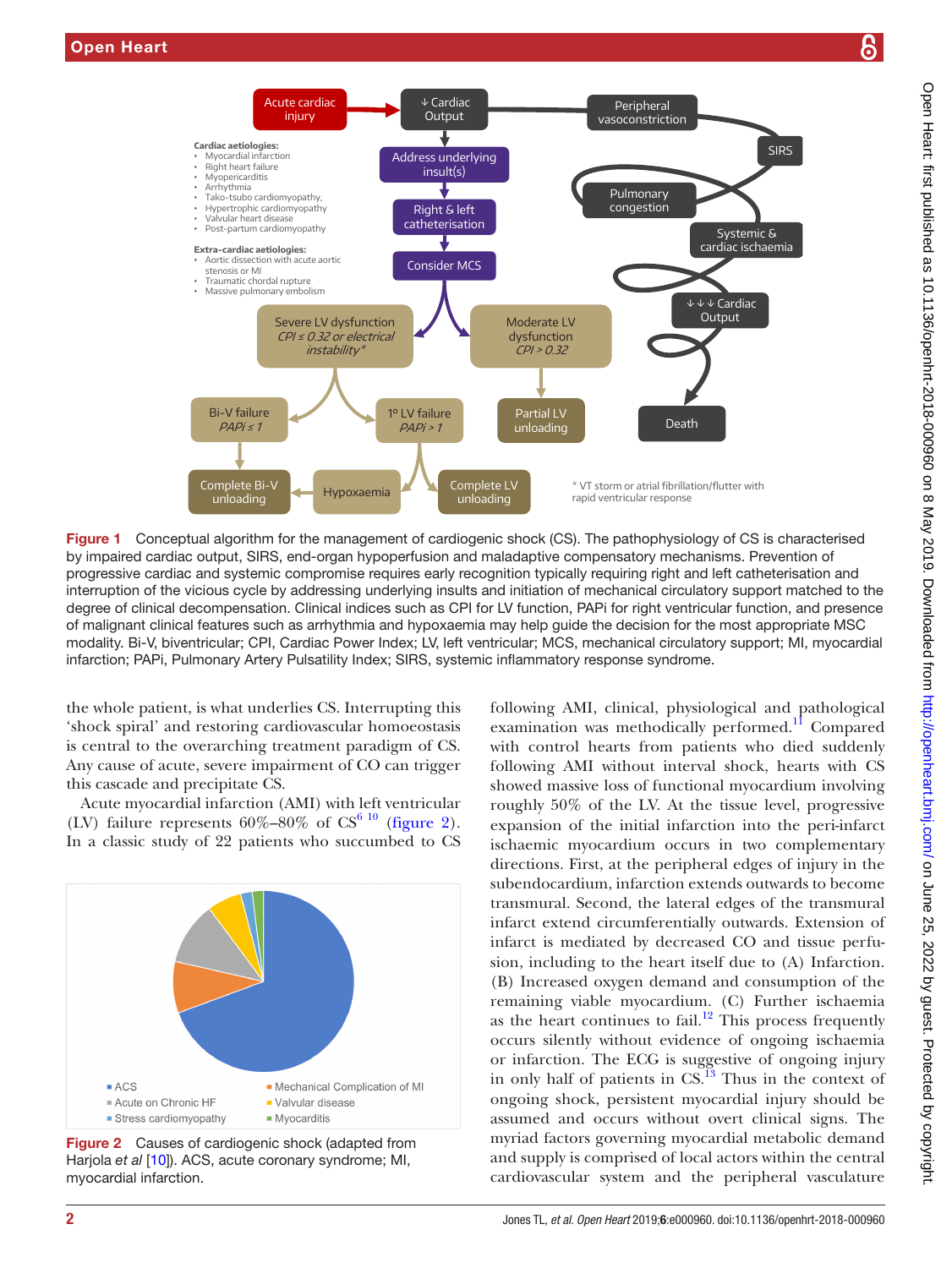as well as paracrine and hormonal signalling from the neurovascular and innate immune systems.

Although AMI is the most common aetiology, consideration of other cardiac (eg, right heart failure, $14$ myopericarditis, arrhythmia, takotsubo cardiomyopathy, hyperthrophic cardiomyopathy, valvular heart disease, postpartum cardiomyopathy) and extracardiac (eg, aortic dissection with acute aortic stenosis or myocardial infarction, traumatic chordal rupture, massive pulmonary embolism) causes must also be rapidly diagnosed in parallel and if present, managed uniquely.<sup>[15](#page-6-10)</sup> Consideration of these non-ischaemic aetiologies serve as a reminder that while CS is typically accompanied by acutely reduced ejection fraction, CS is a physiological condition of depressed CO ill-defined in anatomical terms and may occur with only modestly impaired ejection fraction.<sup>[16](#page-6-11)</sup>

Maladaptive compensatory mechanisms accelerate the self-perpetuation of injury. Local and systemic release of catecholamines transiently increase myocardial chronotropy and ionotropy at the cost of increased rates of arrhythmia and peripheral vasoconstriction, exacerbating afterload and myocardial perfusion mismatch. The systemic inflammatory response system, in contrast, causes inappropriate vasodilation, capillary leak, microvascular dysfunction and hypoperfusion of end organs, most gravely in the intestinal tract, which predisposes to gut translocation and sepsis.[17](#page-6-12) Later evolution of systemic inflammatory response syndrome related effectors, including tumour necrosis factor- $\alpha$  and interlukin 6, are further proinflammatory and cardiodepressive. Neurohormonal activation of the renin-angiotensin system results in increased salt and water retention adding to the burden of preload and decompensated heart failure. The ability to interrupt these processes and prevent or reverse the extension of myocardial injury before unsalvageable damage is central to the hypothesis that CS is treatable. The goal of therapies is thus to rescue, support and optimise the remaining viable myocardium.

#### Evolving management

Given the difficulty in performing randomised trials in CS, current management recommendations are largely empirical or based on results of the few trials adequately powered to detect differences in clinical outcomes. Moreover, the only intervention with proven mortality benefit is early revascularisation either with percutaneous coronary intervention (PCI) or coronary artery bypass grafting: the SHould we emergently revascularise Occluded Coronaries for cardiogenic shocK (SHOCK) Trial failed to demonstrate mortality benefit of early revascularisation over initial medical stabilisation at 30 days; however, significant mortality benefit with early revascularisation was seen at 6 months, 1 year and 6 years<sup>[2](#page-6-13)</sup>.<sup>[18](#page-6-14)</sup> Rates of revascularisation in CS have steadily increased but remain suboptimal at approximately 50% (with only 60% of patients receiving cardiac catheterisation at all).<sup>19</sup> Access to emergent revascularisation thus remains a significant obstacle.<sup>20</sup> Though benefit of

culprit vessel revascularisation is accepted as standard practice, revascularisation of multivessel coronary artery disease (CAD) in patients with CS remains of unclear benefit (multivessel revascularisation, Class IIa B). Data suggest that patients with multivessel CAD have a higher mortality $^{21}$  and in a meta-analysis of patients with STEMI with multivessel disease without CS, emergent culprit vessel revascularisation with staged multivessel complete revascularisation within the index hospitalisation showed lower mortality.<sup>22</sup> For STEMI with CS, registry experi-ence from France<sup>[23](#page-6-19)</sup> and more recently Korea<sup>24</sup> support multivessel revascularisation. However, the Culprit Lesion only PCI vs multivessel PCI in Cardiogenic Shock (CULPRIT-SHOCK) Trial showed higher risk of all-cause mortality and need for renal replacement therapy in the multivessel PCI group. $25$  Additionally, in the Evaluating Xience and Left Ventricular Function in Percutaneous Coronary Intervention on Occlusions after ST-Elevation Myocardial Infarction (EXPLORE) trial, non-culprit chronic total occlusion (CTO) revascularisation within a week of STEMI revascularisation did not improve LV size or function. However, the study is limited by unclear completeness of revascularisation, randomisation to non-culprit CTO PCI before culprit revascularisation, and slow enrolment. Subgroup analysis showed a trend towards benefit with the left anterior descending (LAD) artery CTO revascularisation cohort where the most functional benefit would be expected. The role for complete multivessel revascularisation in CS remains uncertain.

## Role of MCS

Knowledge of fundamental haemodynamic principles in CS is critical to appreciate the utility of MCS devices and aids in management decisions. Details of CS haemodynamics have been summarised previously<sup>26</sup> and are briefly reviewed here. The LV pressure-volume loop and changes that occur with CS provide a foundation for understanding the haemodynamic perturbations of CS and the mechanism of support devices. In CS, end diastolic and systolic volumes increase, stroke volume decreases, and end systolic pressure decreases reflecting the overall reduction in LV contractility and output.<sup>27</sup> MCS devices alter haemodynamics in an attempt to restore CO and normalise perfusion pressures[.28](#page-6-24)

For many decades, LV unloading with counterpulsation via the intra-aortic balloon pump (IABP) was the only percutaneous device short of full MCS with extracorporeal membrane oxygenation (ECMO). In one of the largest randomised trials of patients with CS, the intraaortic balloon counterpulsation in AMI complicated by the CS (IABP-SHOCK II) Trial, 600 patients were randomised to either IABP or medical therapy. No significant difference was seen in the primary end point of 30-day all-cause mortality.[1](#page-6-0) Follow-up analysis also showed no difference in mortality at 12 months.<sup>29</sup> Results of these clinical trials are reflected in the current European Society of Cardiology guidelines (early culprit revascularisation, Class 1B; IABP use in CS, Class III). $630$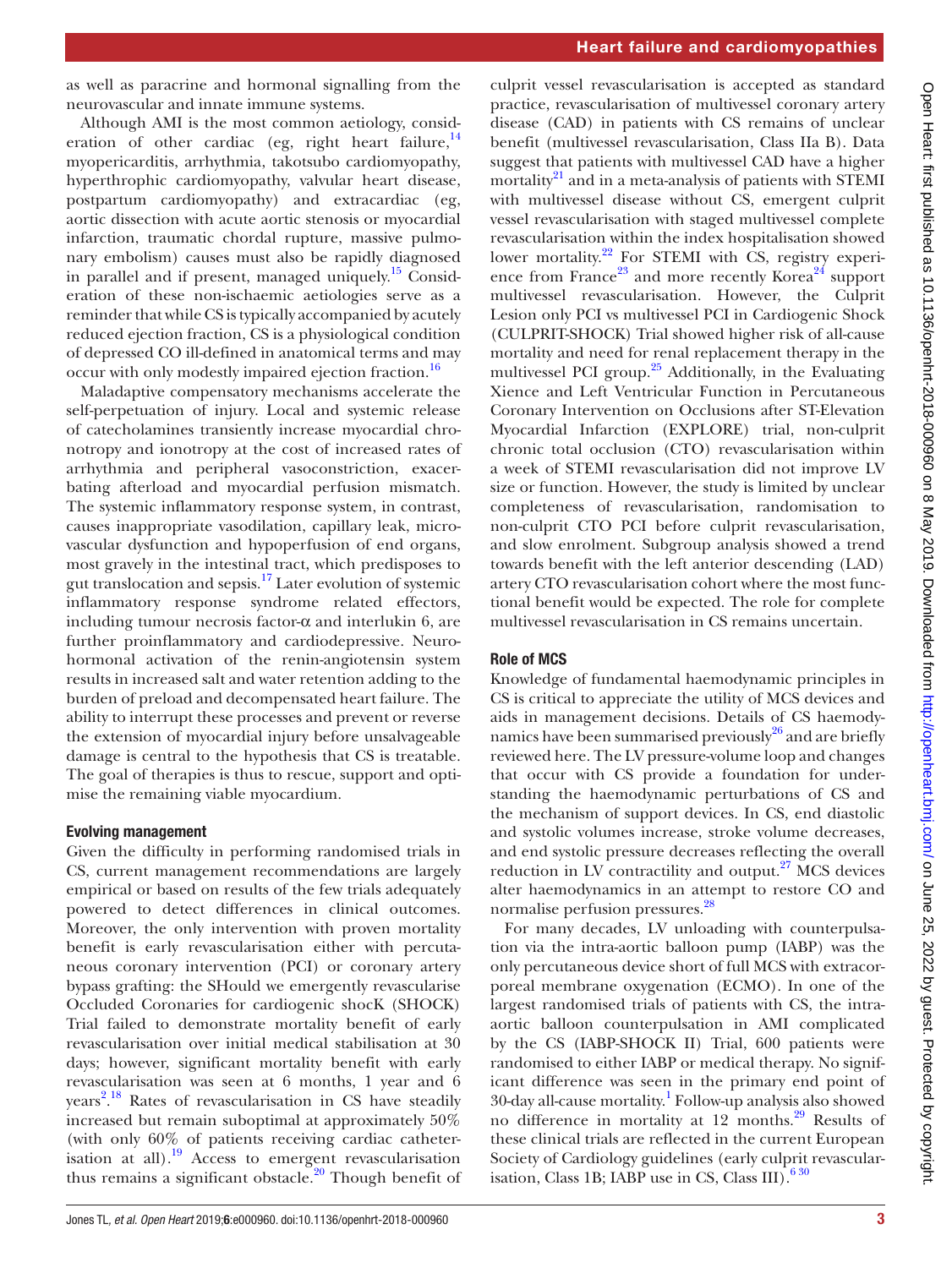MCS devices for management of CS have advanced significantly over the past six decades. While devices have shown improvement in haemodynamics, randomised trials have failed to show a mortality benefit with use of these devices[.1 31–34](#page-6-0) Though haemodynamic factors represent a critical component of CS pathophysiology, the fact that MCS devices can improve haemodynamics without impacting mortality suggests that CS pathophysiology is incompletely understood and therapies directed at supporting only the LV, while leaving the right ventricle (RV) unaddressed, provide only partial support, may be inadequate and have a limited window for correction before irreversible injury occurs. Using strict haemodynamic definitions may limit our ability to recognise and intervene early in the pathophysiological course before end-organ hypoperfusion occurs. Additionally,

haemodynamic profiles in subpopulations of CS without ACS are poorly understood, and extrapolation of ACS CS profiles to these patients may not be relevant.

Clinical trials evaluating MCS devices also suffer from limited enrolment and largely include only patients presenting with CS due to AMI ([table](#page-3-0) 1). One of the more recent trials assessing contemporary MCS, the Impella CP vs IABP in AMI complicated by cardiogenic shock (IMPRESS) Trial, showed no difference in the primary end point of 30-day mortality with use of the Impella  $CP$  device compared with the IABP. $34$  Patients included in this trial were considered to have severe shock, with all patients mechanically ventilated prior to randomisation and 92% suffering out-of-hospital cardiac arrest, raising concerns about futility in the trial population and leaving questions about specificity of target populations

<span id="page-3-0"></span>

| Summary of mechanical circulatory support (MCS) device trials<br>Table 1                 |            |              |                                                           |                                  |                                                           |                                                                                                                  |
|------------------------------------------------------------------------------------------|------------|--------------|-----------------------------------------------------------|----------------------------------|-----------------------------------------------------------|------------------------------------------------------------------------------------------------------------------|
|                                                                                          | Year       | $\mathsf{n}$ | <b>Study information</b>                                  | <b>Design</b>                    | <b>Primary end point Results</b>                          |                                                                                                                  |
| IABP-SHOCK II <sup>1</sup>                                                               | 2012       | 600          | <b>IABP vs MT</b><br>AMI with CS and<br>revascularisation | <b>Multicentre</b><br><b>RCT</b> | 30-day mortality                                          | No difference in mortality<br>(39.7% IABP vs 41.3% MT)                                                           |
| Thiele H et $al^{31}$                                                                    | 2005       | 41           | TH vs IABP<br>AMI with CS                                 | Single centre<br><b>RCT</b>      | <b>Cardiac Power Index</b><br>and haemodynamics           | TH improved<br>haemodynamics<br>2° end point 30-day<br>mortality: no difference (TH<br>43% vs IABP 45%)          |
| <b>TandemHeart</b><br>Investigators Group <sup>32</sup>                                  | 2006       | 42           | TH vs IABP<br>Within 24 hours of CS<br>70% AMI, 30% HF    | <b>Multicenter RCT</b>           | Haemodynamics<br>CI, MAP, PCWP                            | <b>TH</b> improved<br>haemodynamics<br>$2°$ end point 30 day<br>mortality: no difference (TH<br>47% vs IABP 36%) |
| ISAR-Shock <sup>33</sup>                                                                 | 2008       | 26           | Impella 2.5 vs IABP<br>AMI with CS                        | Multicentre<br><b>RCT</b>        | Change in Cardiac<br>Index from baseline to<br>30 min     | Impella 2.5 improved<br>haemodynamics<br>2° end point 30-day<br>mortality: no difference<br>(46% both groups)    |
| <b>IMPRESS in severe</b><br>shock $34$                                                   | 2016       | 48           | Impella CP vs IABP<br>AMI with STEMI and CS               | <b>Multicentre RCT</b>           | 30-day mortality                                          | No difference in 30-day<br>mortality<br>(50% CP vs 46% IABP)                                                     |
| National Cardiogenic<br><b>Shock Initiative</b><br>(NCSI) <sup>35</sup><br>(NCT03677180) | Recruiting | 500          | Early initiation of MCS                                   | Multicentre<br>cohort            | Survival to hospital<br>discharge                         | Ongoing study                                                                                                    |
| ECMO-CS <sup>36</sup><br>(NCT02301819)                                                   | Recruiting | 120          | VA-ECMO<br>CS                                             | <b>Multicentre</b><br><b>RCT</b> | 30-day mortality.<br>cardiac arrest and<br>additional MCS | <b>Ongoing study</b>                                                                                             |
| Danish CS Trial<br>(DanShock)<br>(NCT01633502)                                           | Ongoing    | 360          | Impella CP vs IABP<br>AMI with STEMI and CS               | Multicentre<br><b>RCT</b>        | 6-month mortality                                         | Ongoing study                                                                                                    |
| <b>REVERSE Trial</b><br>(NCT03431467)                                                    | Recruiting | 96           | Impella CP with VA-<br><b>ECMO</b><br>CS                  | Single-centre<br><b>RCT</b>      | 30-day recovery                                           | <b>Ongoing study</b>                                                                                             |
|                                                                                          |            |              |                                                           |                                  |                                                           |                                                                                                                  |

AMI, acute myocardial infarction; CS, cardiogenic shock;HF, heart failure

; IABP, intraoartic balloon pump; MAP, mean arterial pressure;MT, medical therapy; PCWP, pulmonary capillary wedge pressure; RCT, randomised control trial;SHOCK, SHould we emergently revascularise Occluded Coronaries for cardiogenic shocK; TH, Tandem Heart;VA-ECMO, venoarterial extracorporeal membrane oxygenation.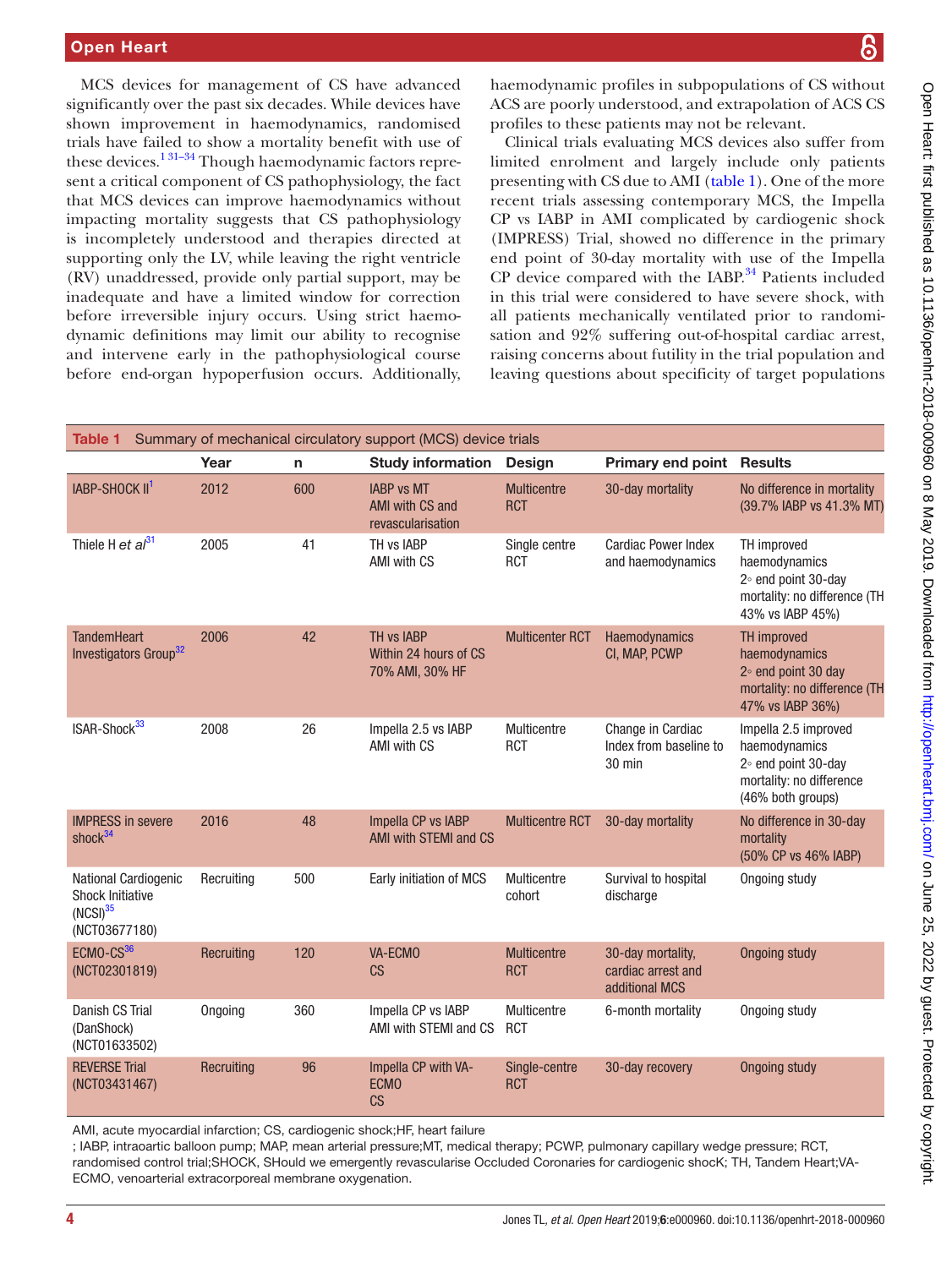unanswered. Clinical trials currently enrolling aim at addressing the benefit of earlier intervention, $35 \text{ upfront}$  $35 \text{ upfront}$ full support with venoarterial  $(VA)$ -ECMO,<sup>36</sup> and combination therapy with VA-ECMO and Impella CP. For clinical practice, an expanded view of CS incorporating the full gamut of cardiac and non-cardiac aetiologies as well as optimal utilisation of pharmacological and mechanical support is needed.

#### Additional haemodynamic parameters

Though several scoring systems have been proposed to predict clinical outcomes in  $CS$ ,<sup>[25 37](#page-6-21)</sup> a uniform set of objective parameters for identification of this diverse patient population has not been established. Cardiac power output (CPO) (calculated as mean arterial pressure (MAP)  $\times$  CO/451) and Cardiac Power Index (CPI) (calculated as  $MAP \times$  Cardiac Index/451) where MAP = ((systolic blood pressure – diastolic blood pressure) / 3) + diastolic blood pressure. The CPO and CPI are representations of mean hydraulic energy based on the physical rule of fluids that power  $=$  flow  $\times$  pressure. Namely, the pumping ability of the heart can be quantified as the simultaneous product of CO (flow) and MAP. Under resting conditions for a well-compensated, average size adult man, the CPO and CPI are approximately  $1 \, \text{W}^{38}$ and  $0.5-0.7$  W/m<sup>2</sup>, respectively. Under stress or exercise, the CPO augments considerably up to 6 W. This capacity to increase output is severely diminished in chronic heart failure and has been shown to predict long-term outcomes[.39](#page-6-33) The resting CPO in chronic heart failure is preserved and allows for haemostasis and haemodynamic stability. The resting CPO in normal and chronic heart failure, therefore, may be indistinguishable. In acute heart failure, however, any capacity to increase output is recruited to maintain vital organ perfusion and the resting CPO is often compromised, reflecting the severity of the decompensated state. Univariate and multivariate analysis of the SHOCK Trial registry data identified CPO  $\leq 0.53$  and CPI<0.33 as the strongest independent haemodynamic correlates of in-hospital mortality in CS.<sup>[40](#page-6-34)</sup>

|           | <b>Cardiac Power Index</b><br>$=$ MAP $\times$ CI<br><b>TABLE: Cardiac Power Index</b><br>451<br>(Cutoff: 0.32 W/m2) |      |      |      |      |      |      | <b>MAP &lt;55</b> |
|-----------|----------------------------------------------------------------------------------------------------------------------|------|------|------|------|------|------|-------------------|
|           | <b>Mean Arterial Pressure</b>                                                                                        |      |      |      |      |      |      |                   |
|           | <b>Fick CI</b>                                                                                                       | 85   | 80   | 75   | 70   | 65   | 60   | 55                |
|           | 2.6                                                                                                                  | 0.49 | 0.46 | 0.43 | 0.40 | 0.37 | 0.35 | 0.32              |
|           | 2.4                                                                                                                  | 0.45 | 0.43 | 0.40 | 0.37 | 0.35 | 0.32 | 0.29              |
|           | 2.2                                                                                                                  | 0.41 | 0.39 | 0.37 | 0.34 | 0.32 | 0.29 | 0.27              |
| <b>CI</b> | 2.0                                                                                                                  | 0.38 | 0.35 | 0.33 | 0.31 | 0.29 | 0.27 | 0.24              |
| $1.7$     | 1.8                                                                                                                  | 0.34 | 0.32 | 0.30 | 0.28 | 0.26 | 0.24 | 0.22              |
|           | 1.6                                                                                                                  | 0.30 | 0.28 | 0.27 | 0.25 | 0.23 | 0.21 | 0.20              |

<span id="page-4-1"></span>**Figure 3** Cardiac index (CI) and mean arterial pressure (MAP) correlation to Cardiac Power Index (CPI).

While Cardiac Index and MAP are included in accepted definitions of CS ([table](#page-4-0) 2), this relatively contemporary concept of cardiac power is not. The interdependence of Cardiac Index and MAP with respect to CPI is shown in [figure](#page-4-1) 3 and demonstrates the importance of integrating both flow and pressure when assessing overall cardiac function. Indeed, CS clinically represents a continuum from pure pump failure (eg, low CO but high MAP following acute infarction) to pure vasoplegia (eg, relatively preserved CO and low MAP following reperfusion or end-stage heart failure) that is unified by underlying cardiac injury.

## Future directions

The central paradigm in the treatment of CS is interrupting the self-perpetuating feedback loop of myocardial insult, worsening cardiac power, and further coronary and systemic perfusion mismatch in the context of increasingly maladaptive compensatory mechanisms [\(figure](#page-1-0) 1). Interventions are thus directed at limiting myocardial damage after index insult, supporting the failing heart, and interrupting the processes responsible for progressive dysfunction before accumulating an unsurvivable burden of injury. Although the diagnosis can often be made rapidly on a clinical basis alone, invasive

<span id="page-4-0"></span>

| <b>Table 2</b> Current clinical and trial definitions of cardiogenic shock                            |                                                                                                                                                                                                                                                                                                                                                 |                                                                                                                                                                                                                                                                                                                             |                                                                                                                                                                                                                                                                                                                                                      |  |  |
|-------------------------------------------------------------------------------------------------------|-------------------------------------------------------------------------------------------------------------------------------------------------------------------------------------------------------------------------------------------------------------------------------------------------------------------------------------------------|-----------------------------------------------------------------------------------------------------------------------------------------------------------------------------------------------------------------------------------------------------------------------------------------------------------------------------|------------------------------------------------------------------------------------------------------------------------------------------------------------------------------------------------------------------------------------------------------------------------------------------------------------------------------------------------------|--|--|
| <b>Clinical definition</b>                                                                            | <b>SHOCK Trial<sup>2</sup></b>                                                                                                                                                                                                                                                                                                                  | <b>IABP-SHOCK II<sup>1</sup></b>                                                                                                                                                                                                                                                                                            | <b>ESC heart failure guidelines</b> <sup>6</sup>                                                                                                                                                                                                                                                                                                     |  |  |
| Cardiac disorder that results in<br>both clinical and biochemical<br>evidence of tissue hypoperfusion | Clinical criteria:<br>MI complicated by left ventricular<br>dysfunction<br>$SBP < 90$ mm Hg for $>30$ min<br>or support to maintain SBP > 90 mm<br>Hq<br>and end-organ hypoperfusion<br>(urine output $<$ 30 mL/hour or cool<br>extremities)<br>Haemodynamic criteria:<br>Cardiac Index $\leq$ 2.2 L/min/m <sup>2</sup><br>and PCWP $>15$ mm Hq | Clinical criteria:<br><b>Acute MI</b><br>SBP $<$ 90 mm Hg or $>$ 30 min<br>or catecholamines to maintain SBP > 90<br>mm Hq<br>and clinical pulmonary congestion<br>and impaired end-organ perfusion<br>(altered mental status, cold/clammy skin<br>and extremities, urine output <30 mL/<br>hour, or lactate $>2.0$ mmol/L) | Clinical criteria:<br>SBP <90 mm Hg with adequate<br>volume<br>and clinical or laboratory signs of<br>hypoperfusion<br><b>Clinical hypoperfusion:</b><br>Cold extremities, oliguria, mental<br>confusion, dizziness, narrow pulse<br>pressure<br>Laboratory hypoperfusion:<br>Metabolic acidosis, elevated serum<br>lactate, elevated serum creatine |  |  |

ESC, European Society of Cardiology; IABP, intra-aortic balloon pump; MI, myocardial infarction; PCWP, pulmonary capillary wedge pressure; SBP, systolic blood pressure; SHOCK, SHould we emergently revascularise Occluded Coronaries for cardiogenic shocK.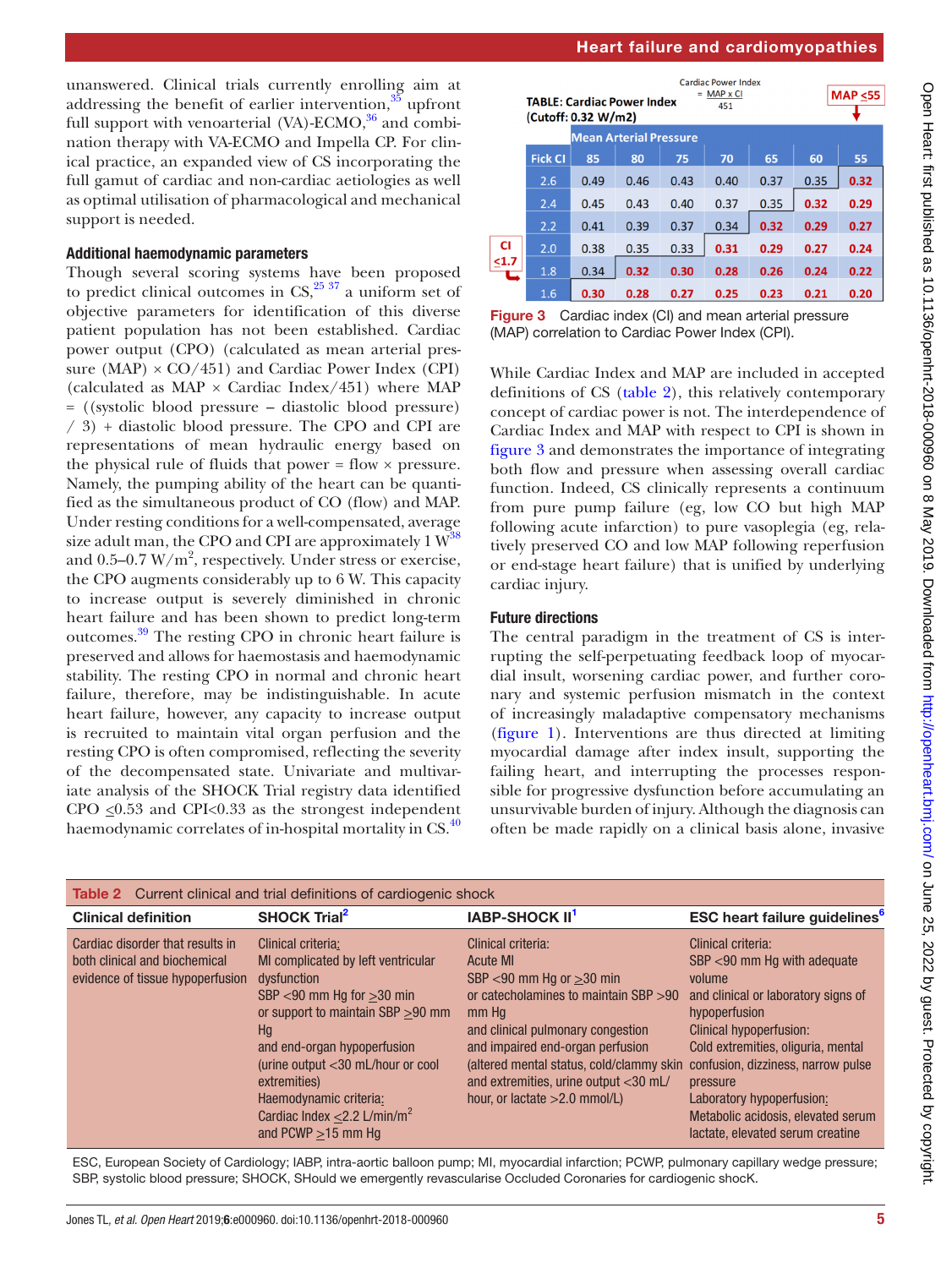haemodynamic monitoring to assess CPI and pulmonary capillary wedge pressure are critical to tailoring a multidisciplinary approach involving procedural, mechanical and pharmacological interventions. Early consideration and initiation of therapies are targeted to correct the initial insult, limit further myocardial damage and adequately support the failing heart and end organs as necessary to allow for recovery. Concurrent with considerations of emergent revascularisation, supporting the heart and end organs is critical to preventing progressive cardiovascular collapse and forestall irreversible end-organ injury.

Ionovasodilator and vasopressor therapies have demonstrated limited benefit in CS and are often counterproductive. $41\frac{42}{2}$  MCS to improve haemodynamics and perfusion is increasingly available following proliferation of rapidly initiated percutaneous left ventricular assist devices (pLVAD). While initially implemented as adjunctive therapy after revascularisation, maximal pharmacological therapy, medical optimisation and placement of an IABP, the first-line use of pVAD devices may have superior outcomes. The Detroit Cardiogenic Shock Initiative was a regional feasibility protocol of early initial MCS with the Impella CP microaxial pLVAD Impella (Abiomed, Danvers, Massachusetts, USA) prior to emergent revascularisation that suggested benefit. $35$  The results of this pilot study requires validation in the ongoing National Cardiogenic Shock Initiative (NCT03677180) and within a broader context, but the potential benefit of early MCS reinforces the concept of CS as a systemic derangement of the cardiovascular system with a limited window for global haemodynamic stabilisation, possibly before addressing the specific insults responsible such as ongoing ischaemia.

The University of Washington (UW) has developed a systematic and consistent approach to acute CS applying this contemporary pathophysiological model and incorporates validated indices of LV and RV dysfunction. The UW CS algorithm features a multidisciplinary shock team comprised of members from advanced heart failure cardiology, interventional cardiology, cardiothoracic surgery and critical care services to risk-stratify and develop an integrated approach using patient-specific factors from clinical data and invasive haemodynamics. The major determination is the degree of LV instability as assessed by CPI or presence of high-risk features such as haemodynamically significant atrial fibrillation or malignant ventricular tachyarrhythmias. Severe LV instability is further stratified by the degree of RV involvement using the surrogate index Pulmonary Artery Pulsatility Index (ratio of right atrial pressure and pulmonary artery systolic pressure). $43$  The recommended intervention is then tailored to the degree of LV and RV failure ranging from partial LV unloading (eg, Impella CP) for moderate LV instability without RV involvement, full LV unloading (eg, Impella 5.0) for more severe LV instability, and finally cannulation for VA-ECMO for severe biventricular failure or hypoxaemic respiratory failure. It should be stated that this paradigm is not applied to patients with

acute-on-chronic decompensated heart failure leading to CS. While they are also undoubtedly at risk, specific haemodynamic profiles and thresholds for intervention as well as anticipated outcomes are likely far different.

Our algorithm emphasises rapid identification of the patient's haemodynamic and critical care needs and deployment of appropriately tailored interventions. Implementation of such an approach is resource-intensive, drawing expertise from multiple specialties to simultaneously consider multiple MCS modalities and the offer the most appropriate support. This recognises the importance of rapidly matching the patient's haemodynamic needs to optimise outcomes irrespective of resource availability. Regionalisation for the treatment of CS is thus required and allows for the comprehensive and individualised care of the patient. Certainly, our proposed approach requires rigorous investigation to assess feasibility and validate efficacy. To that end, trials specific to CS are required given the unique characteristics of the patients and pathophysiology at play.

#### **CONCLUSIONS**

The pathophysiology of CS is fundamentally a systemic derangement of maladaptive compensatory mechanisms resulting in perpetuation of coronary and systemic perfusion mismatch. Although the optimal treatment approach is incompletely defined, especially in non-ACS presentations, clinical trials are difficult to conduct in this patient population. While percutaneous MCS device trials to date have failed to show survival benefit in small randomised trials, haemodynamics improve with use of these devices. Current understanding of the pathophysiological process of CS suggests that interrupting the 'shock spiral' and restoration of cardiovascular homoeostasis early before end-organ hypoperfusion occurs may be ultimately critical to survival. To ensure appropriate use of these devices and uniformity in CS management, a systematic and consistent approach using contemporary haemodynamic parameters to guide management should be considered. In addition, risk/safety as well as cost must be factored into the institutional approach to CS before tailoring to the specific needs of the patient.

Contributors TLJ, KN and JMM conceived the presented concepts. TLJ and KN performed the literature review and drafted the manuscript and figures. KN and JMM revised the final manuscript. KN and JMM are responsible for the overall content as guarantor.

Funding Publication fees were supported by the Bruce-Laughlin Fellow Award at the University of Washington, Division of Cardiology.

Competing interests None declared.

Patient consent for publication Not required.

Provenance and peer review Not commissioned; externally peer reviewed.

Data availability statement All data relevant to the study are included in the article or uploaded as supplementary information.

Open access This is an open access article distributed in accordance with the Creative Commons Attribution Non Commercial (CC BY-NC 4.0) license, which permits others to distribute, remix, adapt, build upon this work non-commercially, and license their derivative works on different terms, provided the original work is